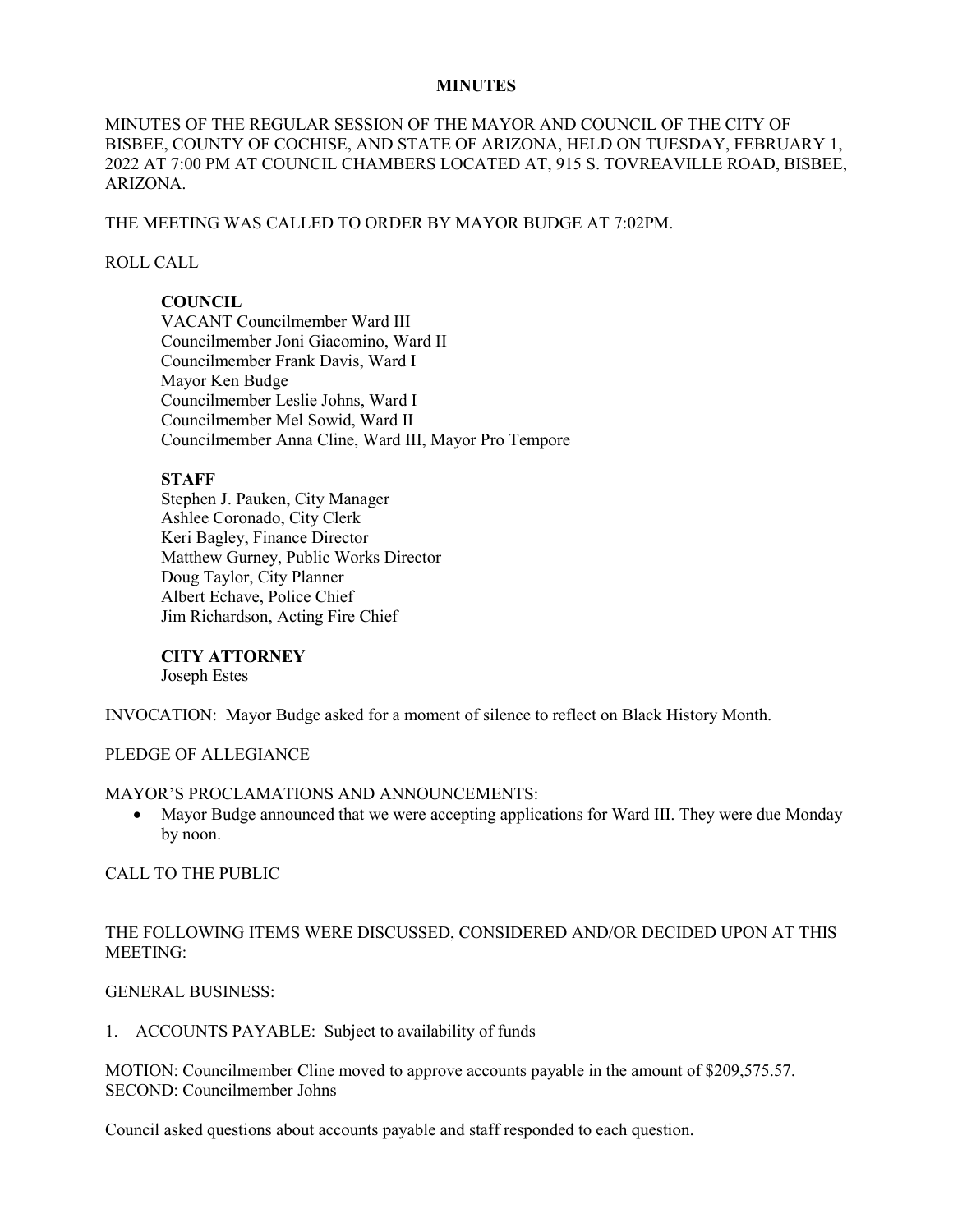ROLL CALL VOTE AYES: Councilmember Giacomino, Davis, Johns, Sowid, Cline and Mayor Budge. NAYS: 0 MOTION PASSED: AYES- 6 NAYS-0

- 2. Approval of the Consent Agenda
	- A. Approval of the Minutes of the Regular Session of Mayor and Council held on January 18, 2022.

Ashlee Coronado, City Clerk

B. Approval of the Minutes of the Special Session of Mayor and Council held on January 11, 2022.

Ashlee Coronado, City Clerk

- C. Approval of the Appointment of Michael Wilson to the Library Advisory Board. Ashlee Coronado, City Clerk
- D. Approval of an Application for an Extension of Premises/Patio Permit submitted by Electric Brewing for an event to be held at 1326 W. Highway 92 #7, Bisbee, Arizona on Sunday, February 6, 2022; Joseph Charles Fredrickson, Applicant. Ashlee Coronado, City Clerk
- E. Approval of an Application for an Extension of Premises/Patio Permit submitted by Electric Brewing for an event to be held at 1326 W. Highway 92 #7, Bisbee, Arizona on Sunday, February 20, 2022; Joseph Charles Fredrickson, Applicant. Ashlee Coronado, City Clerk
- F. Approval of an Application for an Extension of Premises/Patio Permit submitted by Electric Brewing for an event to be held at 1326 W. Highway 92 #7, Bisbee, Arizona on Sunday, March 13, 2022; Joseph Charles Fredrickson, Applicant. Ashlee Coronado, City Clerk
- G. Approval of an Application for an Extension of Premises/Patio Permit submitted by Electric Brewing for an event to be held at 1326 W. Highway 92 #7, Bisbee, Arizona on Sunday, April 3, 2022; Joseph Charles Fredrickson, Applicant. Ashlee Coronado, City Clerk

Councilmember Cline asked that on item 2A there be a correction of her saying we were hearing that the building was not of use, but she thought that it was and she went on to explain.

Mr. Pauken asked that item 2D be pulled from the agenda.

MOTION: Mayor Budge moved to approve Consent Agenda Items A through C and E through G with a correction to the January 18<sup>th</sup> minutes. SECOND: Councilmember Davis

ROLL CALL VOTE AYES: Councilmember Giacomino, Davis, Johns, Sowid, Cline and Mayor Budge. NAYS: 0 MOTION PASSED: AYES- 6 NAYS-0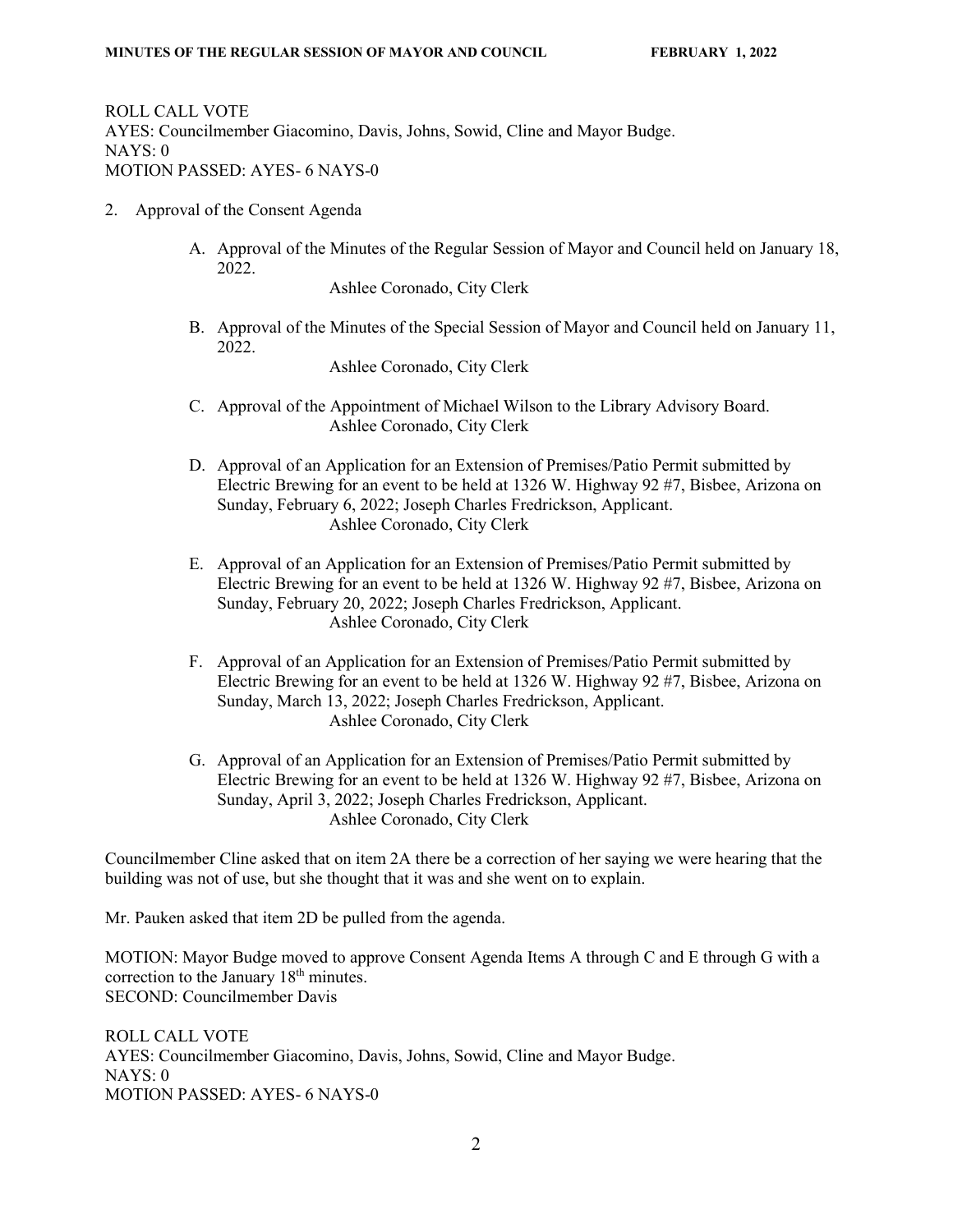#### **MINUTES OF THE REGULAR SESSION OF MAYOR AND COUNCIL FEBRUARY 1, 2022**

2D. Mr. Pauken said that there had been many applications for an extension of premises from Electric Brewing. He wondered if there was a procedure available to us to allow for these extensions without having to come back to Council every time.

Mr. Estes replied that he would check into it and get back to the Council

MOTION: Mayor Budge moved to approve Consent Agenda item 2D. SECOND: Councilmember Cline MOTION APPROVED: Unanimously

### **OLD BUSINESS**

### **NEW BUSINESS**

3. Public Hearing and Discussion and Possible Approval of the Notice of Intent to Adopt Ordinance O-22-02; Amending the Zoning Code Article 6, by Establishing a New Section 6.17 Entitled "Accessory Dwelling Units (ADU).

Doug Taylor, City Planner

Mr. Taylor said the intent of this Ordinance would support multi-generational households, encourage flexible housing options for seniors, provide supplemental income for homeowners and increase the supply of affordable housing. An ADU or Accessory Dwelling Unit is a small residential unit with a bath and kitchen and was subordinate to the primary residents on the same lot as the primary residence. These would be allowed in all residential categories. He went on to say that the freestanding unit would have a maximum of 600 square feet or an internal unit would have 40% of the primary residence. It would be subject to all zoning setback and building heights. He said there would be a 5-year review of this Ordinance to see if it has worked.

Mayor Budge opened the public hearing.

He asked if there were any comments in support of this item.

Alisia Espiriti spoke in favor of the ADU's. She thought it would help solve some of the rental challenges that face the City of Bisbee.

Mayor Budge asked if there were any written communications in support.

Ms. Coronado responded there were none.

Mayor Budge asked if there was any discussion in opposition either in person or written.

Ms. Coronado responded there were none.

Mayor Budge closed the public hearing.

Mayor Budge opened up the discussion to Mayor and Council.

Councilmember Johns asked if this would open us up for more Airbnb's.

Mr. Taylor responded that Airbnb's were allowed by law in Arizona. The City was not able to limit the number or the fact that they exist. He said this could do that but he felt that we were pretty close to saturation on Airbnb's in the City. Unfortunately, we do not have a way to control Airbnb's.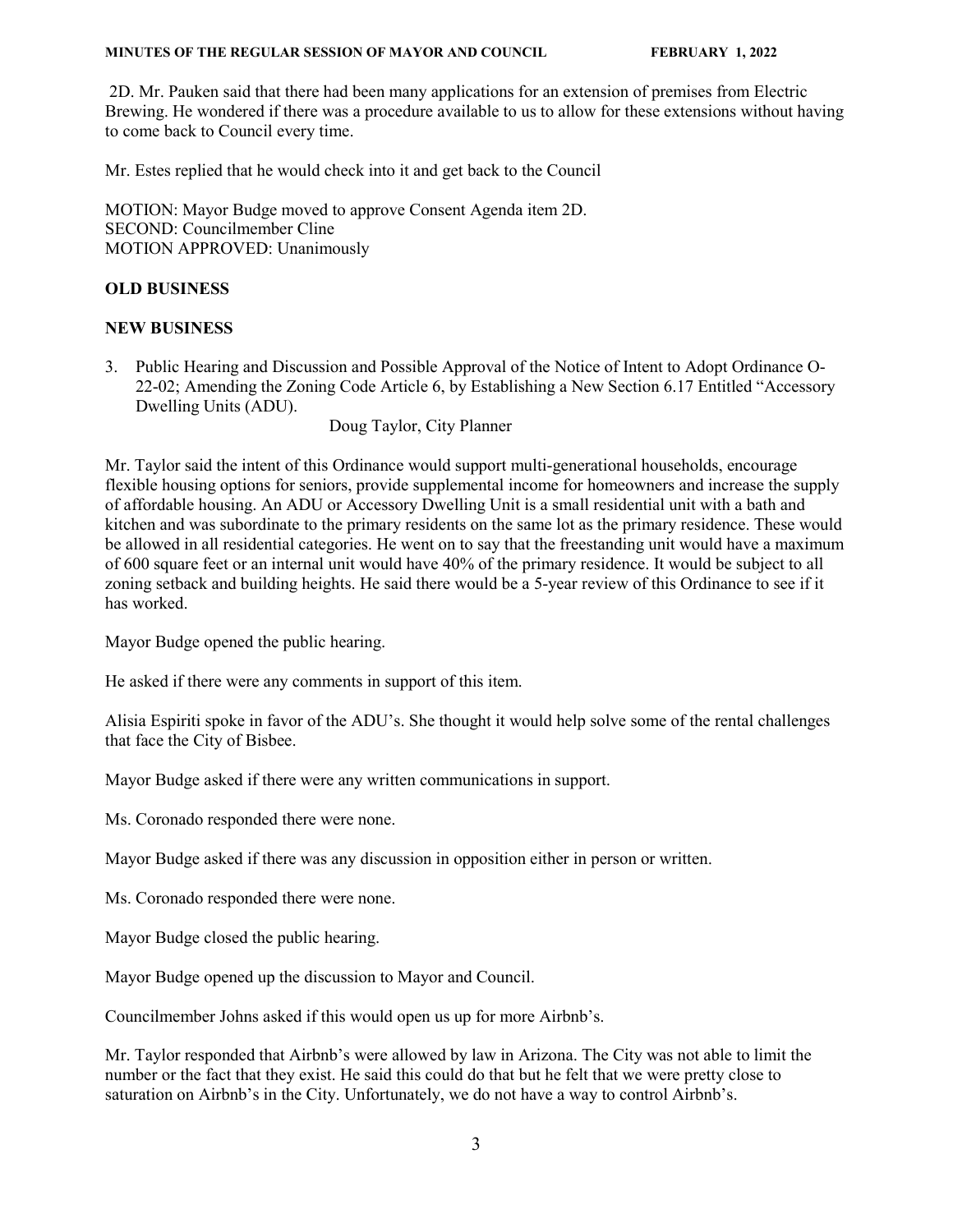#### **MINUTES OF THE REGULAR SESSION OF MAYOR AND COUNCIL FEBRUARY 1, 2022**

Councilmember Giacomino asked if a prefabricated garage could be used as an ADU.

Mr. Taylor responded it would have to fit in within code.

Mr. Estes reminded Council that all setbacks would still apply and this would not fit within all properties in town.

Councilmember Giacomino asked if the units would have to pay two separate sewer bills if the sewer line ties into the main house line. She went on to discuss her home and mother in laws cottage she has. She asked various questions relating to allowing family to live in the unit and not charging them rent.

Mayor, Council and staff discussed different scenarios that could come up in this situation.

Mr. Pauken said that there was a whole lot of grey here. We should take that section of the code and give it some further review. This may have created a bit of confusion.

Mayor Budge said that there was a need to clear some things up before Council considered this item.

MOTION: Mayor Budge moved to table this item until the next meeting or the following one. SECOND: Councilmember Davis MOTION APPROVED: Unanimously

4. Discussion and Possible Approval of Resolution R-22-02; Supporting Affordable Housing. Doug Taylor, City Planner

Mr. Taylor explained approval of this Resolution would show our commitment to affordable housing. This represents our intentions with affordable housing.

Councilmember David said this was a great statement at this time. It was a crisis everywhere in this country and he was glad we were taking a stance.

Mr. Pauken wanted the people of Bisbee to know that we were also trying to make homes available for workforce level occupations to buy. This just reinforces that. He heard from people every day that were in the lodging or hospitality industry that need homes. We have a lot of people that work here and are not able to live here.

Mayor Budge discussed many housing projects in the works to come up with housing across many fronts.

Alisia Espiriti, Bisbee resident recommended that we look at what the City of Phoenix had done. There was a great model there to follow.

Councilmember Johns said she was so proud of Bisbee for doing this.

Councilmember Sowid asked how we go about translating this and what was next.

Mr. Taylor said we currently had the workforce housing initiative along with branching that out into housing in need.

MOTION: Councilmember Davis moved to approve Resolution R-22-02, Supporting Affordable Housing. SECOND: Councilmember Johns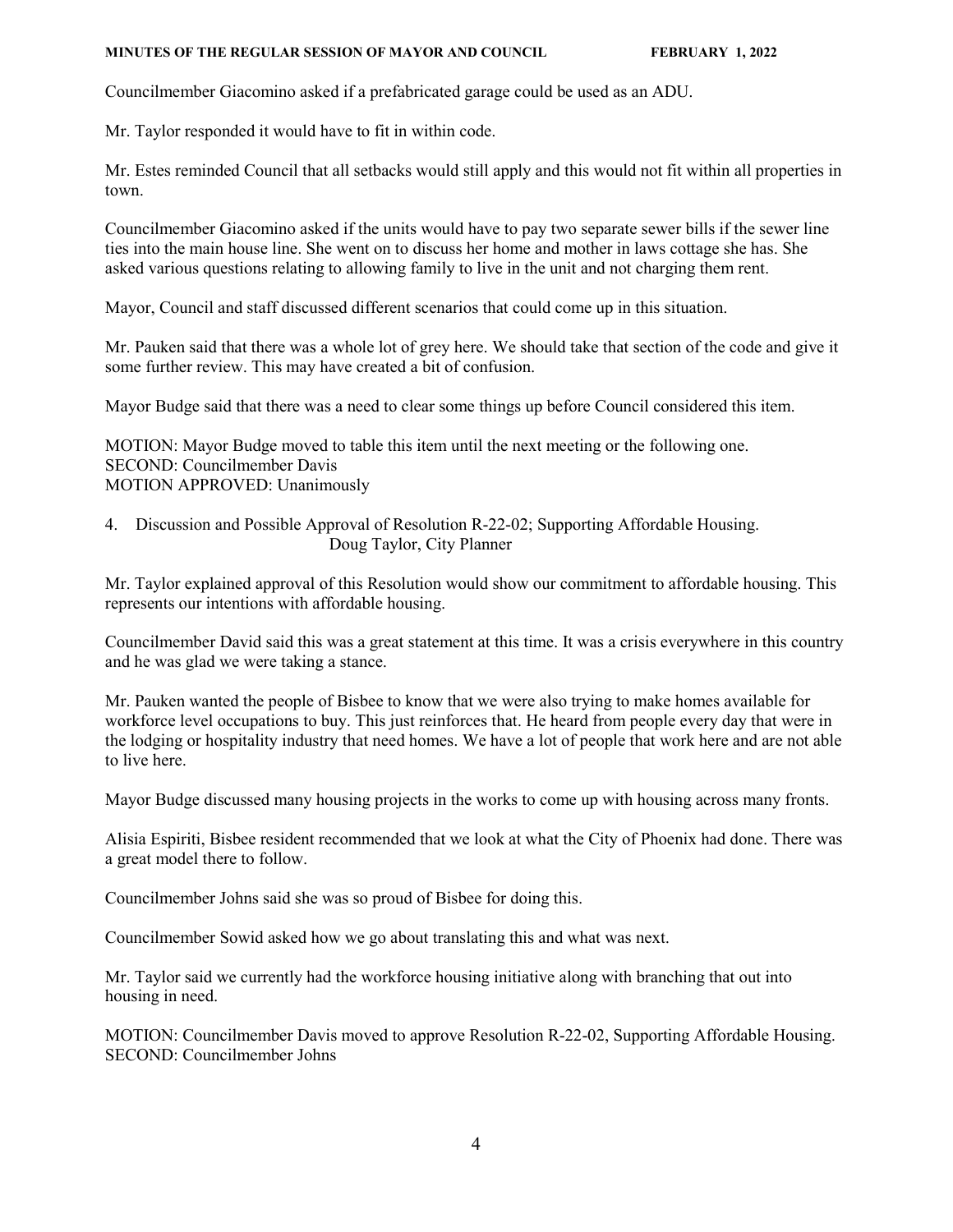ROLL CALL VOTE AYES: Councilmember Giacomino, Davis, Johns, Sowid, Cline and Mayor Budge. NAYS: 0 MOTION PASSED: AYES- 6 NAYS-0

- 5. City Manager's Report:
	- Update on City cell phone costs
		- o Mr. Pauken explained there had been a review of various cellphone records. There was a lot of adjustments resulting in a savings of \$1,000 per month.
	- Report on cost of roll-out containers
		- o Mr. Pauken asked Matt Gurney to explain this item. Mr. Gurney said when we purchased the cans from the City of Sierra Vista there was a total savings of \$50,000 by buying these cans instead of going through a vendor.
	- Securing roll-out containers
		- o Mr. Pauken said as the old dumpsters were being replaced by the new rollouts there were a lot of questions. It was a difficult switch. We were trying to help everyone to adapt to this change. He said the City was asking the public not to leave the rollouts on the curb the entire week. They were meant to be taken out and brought back in. He addressed those residents that were not able to bring their rollouts to the curb. We could help those in need. He said cans could be painted as long as the numbers were still showing. The aim was to work with everyone.
	- Hiring of Animal Control Officer
		- o Mr. Pauken said that an Animal Control Officer was currently in the background process. We are hopeful to have the person on board by the end of February.
	- Other Current events (No Discussion)
		- o Mr. Pauken said that two weeks ago Council gave direction to inspect a certain property on Yuma trail based on a petition. We made a call to request entry onto the property and were turned down. We will contact him again tomorrow for a program that we could observe the cleanup, but if he was not cooperative we would take another route.
		- o Mr. Pauken reminded the Council of the upcoming Planning Session.
		- $\circ$  Mr. Pauken gave an update on the 2<sup>nd</sup> workforce housing home. He was happy to announce that it was a City employee who would be purchasing that home.
		- o Mr. Pauken said the Hillcrest bid closed today. There was one bid received that met the minimum bid of \$600,000. He hoped to put something on the agenda soon to accept that bid.

Councilmember Giacomino asked questions relating to the rollouts containers. She had many questions and concerns.